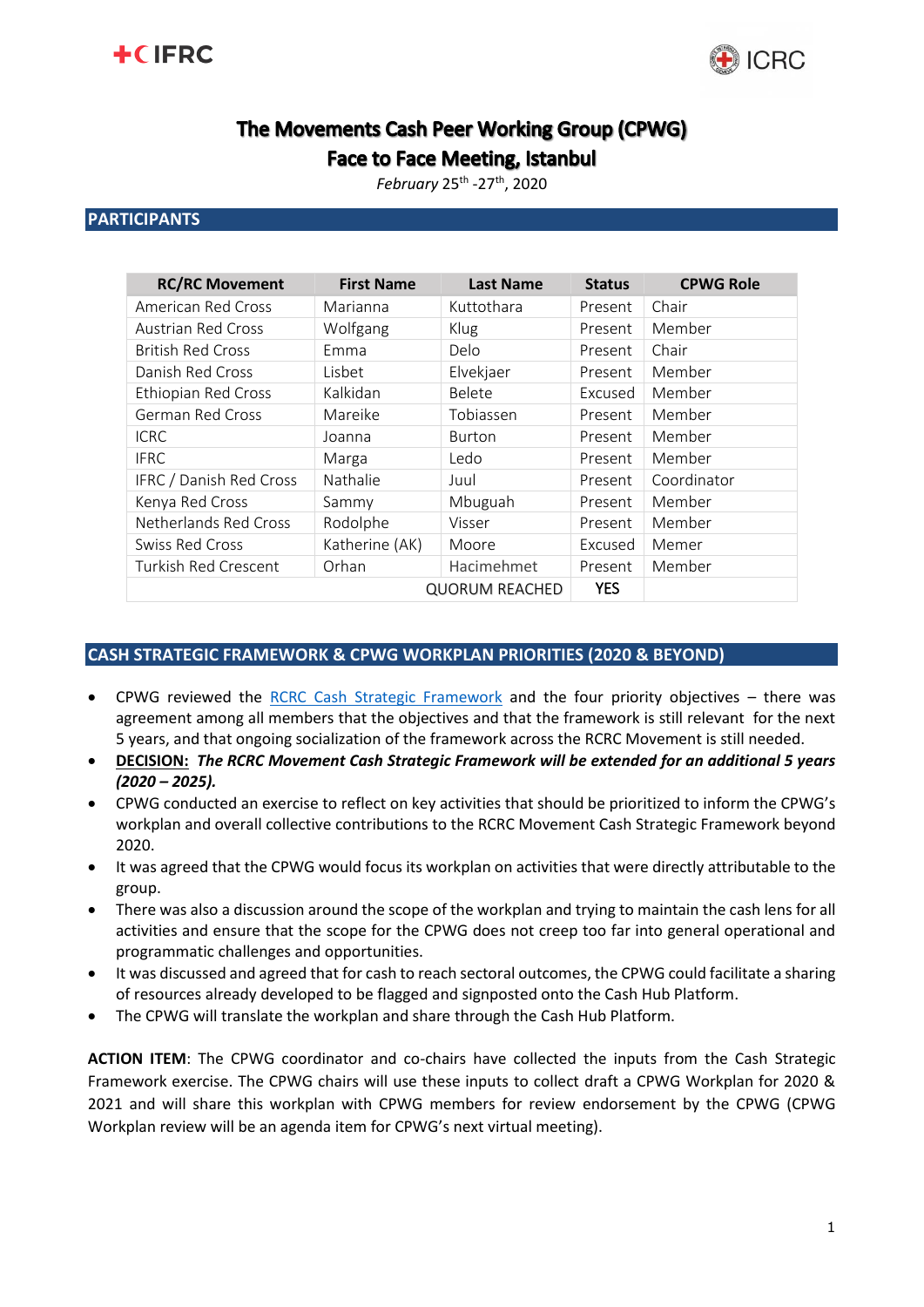



## **RCRC MOVEMENT RESEARCH AGENDA**

- CPWG Members discussed research topics of need/interest and carried out a prioritization exercise to identify the top 5 research priorities to focus on in the coming years.
- The following research topics were identified these have been listed below in order of priority based on the prioritization exercise conducted.

| <b>No</b>    | <b>Research Thematic Area</b>                              |  |
|--------------|------------------------------------------------------------|--|
| 1            | Cash and localisation of aid                               |  |
| $\mathbf{2}$ | Cash and Social Protection                                 |  |
| 3            | Cash in an economic crisis                                 |  |
| 4            | Cash and early action                                      |  |
| 5.           | Do no (digital) harm                                       |  |
| 6            | Risk management – informing operational decision making    |  |
| 7            | MPC/Well being - already happening                         |  |
| 8            | Population displacement - portable entitlements            |  |
| 9            | What is stopping quality cash at scale (IFRC / NS systems) |  |
| 10           | Behavioural change                                         |  |
| 11           | Impact on markets (cash/in kind)                           |  |
| 12           | Risk management - compliance                               |  |
| 13           | Case for cash                                              |  |

The It was agreed that for all research topics, the priority is to focus on the operational aspects of the topics rather than focusing strictly or solely on the theoretical.

**ACTION ITEM:** Develop an overall paper on the Movement cash research agenda. Each CPWG Member to develop a brief paragraph that answers the following questions (*Is it addressing a problem? Is it a gap in knowledge? Does the Movement have something unique to say about this topic? Does it demonstrate the value add of the Movement?*) related to the assigned research thematic area. Additionally, CPWG will for a small task group for the top 5 thematic research area. This CPWG task group will work on further elaborating the following points: Problem Statement; Research Question(s); Use Case (How will this research be used / operationalized. What change will it inform); Suggested next steps to move this research areas forward.

## **STRATEGIC COMMUNICATION**

- CPWG went through an exercised aimed at brainstorming ways to strengthen communication in order to ensure that key stakeholders are appropriately informed of key decisions, resources and support needed by or available to the CPWG.
- The strategic communication session also aimed to ensure that two-way communication between the CPWG and key stakeholders is strengthened to ensure pertinent CVA information is socialized and accessible in a timely manner.
- The group was divided into two; one looked at the communication with the regional working groups / IFRC, one looked at communication with leadership.
- The focus of the group looking into communication and linkages with the regional groups was to strengthen the communication flow between the regional working groups and the CPWG to ensure awareness and transparency of CPWG's work as well as look into the challenges of the regional working group and how to create and illustrate value of both the regional working groups and the cooperation with the CPWG.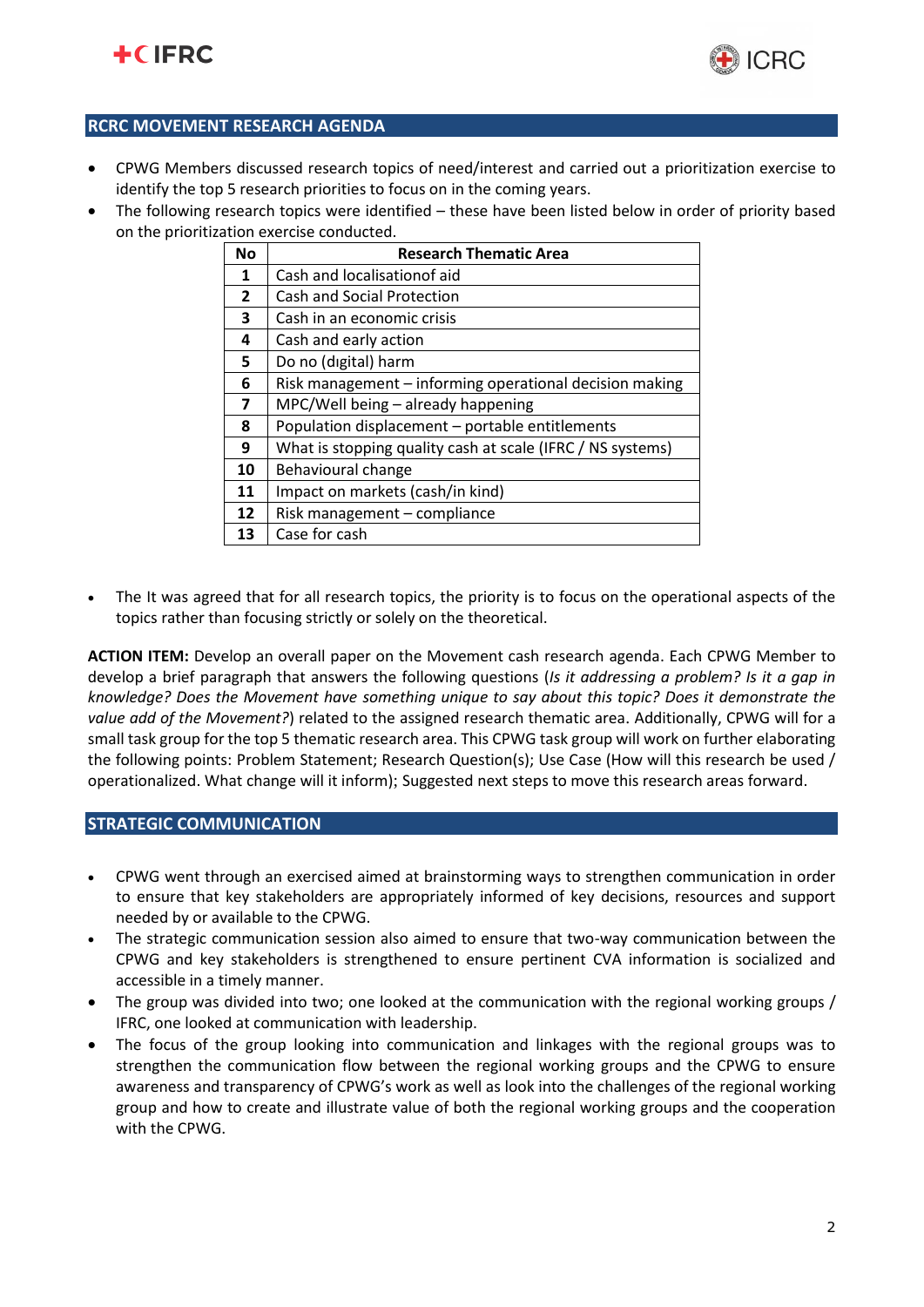



- The group looking into communication and linkages with the Advisory Group, leadership, donors and governments discussed 1) how best to formulate and champion advocacy messages (including topics such as fraud & corruption, risk management, visibility, and cash vs. in kind comparison); 2) highlight training and capacity opportunities; 3) spread and promote the movement approach to cash.
- CPWG Members agreed that for 2020 they will focus on strengthening communication with internal stakeholders (primarily IFRC Regional Coordinators) in an effort to ensure that Movement partners across the globe are better informed of discussion at the global level and similarly for the CPWG to be better informed of local and regional realities that will help inform CWPG efforts and priorities.
- Details on [session outputs](https://teams.microsoft.com/_#/files/Meetings%20and%20Calls?threadId=19%3A2665085320e84c8ca6f37162252d62f4%40thread.skype&ctx=channel&context=Strategic%2520comms%2520session&rootfolder=%252Fsites%252FCashPeerWorkingGroup%252FDelte%2520dokumenter%252FMeeting%2520and%2520Calls%252F17.%2) are available to CPWG members on the CPWG's Teams Site.

# **INDICATORS & TARGETS**

- The NS 2019 cash targets are ready. During March, it should be clarified which NSs counted towards the current target as well as get approval from the NSs to publicize the cash count on the Cash Maps site for 2019.
- Current targets and future targets were discussed and assessed; 1) what are our current targets; 2) are we on track?; 3) future targets.
- Regarding future targets (2020-2025), the CPWG agreed to retain the 3 existing targets, but to modify the NS cash preparedness target (to # of NS cash ready to level 2 and above) and to modify the volume of cash target to % of CVA (proportionality) compared to other forms of assistance (in-kind and service provision) as well as adding a quality component/satisfaction indicator.

| <b>No</b>      | <b>Indicator</b>                                                                                                                                                                                                    | 2020<br><b>Target (If</b><br>Applicable) | <b>Status</b>                       | <b>Comments / Decisions</b>                                                                                                                                                                                                                                                                             |
|----------------|---------------------------------------------------------------------------------------------------------------------------------------------------------------------------------------------------------------------|------------------------------------------|-------------------------------------|---------------------------------------------------------------------------------------------------------------------------------------------------------------------------------------------------------------------------------------------------------------------------------------------------------|
| 1              | <b>Red Cross and Red Crescent</b><br>National Societies that are<br>continually investing in their ability<br>to deliver predictable, timely and<br>effective cash-based interventions<br>to crisis affected people | 50                                       | Existing<br>Indicator<br>& Target   | This indicator will be retained.                                                                                                                                                                                                                                                                        |
| $\overline{2}$ | The Red Cross and Red Crescent<br>Movement will deliver CHF XXXX<br>annually to crisis affected people<br>through cash-based interventions                                                                          | 1 billion<br><b>CHF</b>                  | Existing<br>Indicator<br>& Target   | This indicator will be retrained.                                                                                                                                                                                                                                                                       |
| 3              | <b>Red Cross and Red Crescent</b><br>Movement will<br>support crisis affected people<br>through cash-based interventions<br>in at least XXX countries                                                               | 100                                      | Existing<br>Indicator<br>& Target   | This indicator will be retrained.                                                                                                                                                                                                                                                                       |
| 4              | <b>Red Cross and Red Crescent</b><br>National Societies that are at a<br>"Cash Ready" level of 2 or above.                                                                                                          | N/A                                      | <b>New</b><br>Proposed<br>Indicator | New Indicator to be added.<br>After 2020, Indicator 1 will be modified to<br>this indicator. Baseline information for this<br>indicator will be gathered once cash<br>Preparedness levels and assessment tool<br>are finalized and baseline is collected                                                |
| 5              | % of RCRC CVA compared to In-<br>Kind and Service Provision.                                                                                                                                                        | N/A                                      | <b>New</b><br>Proposed<br>Indicator | Indicator 2 will be modified to this indicator,<br>once we have the research/data to<br>determine how best to measure this<br>indicator. money volume will decrease<br>when the ESSN programme ends - another<br>reason why it would preferable to have<br>proportional targets rather than numeric. If |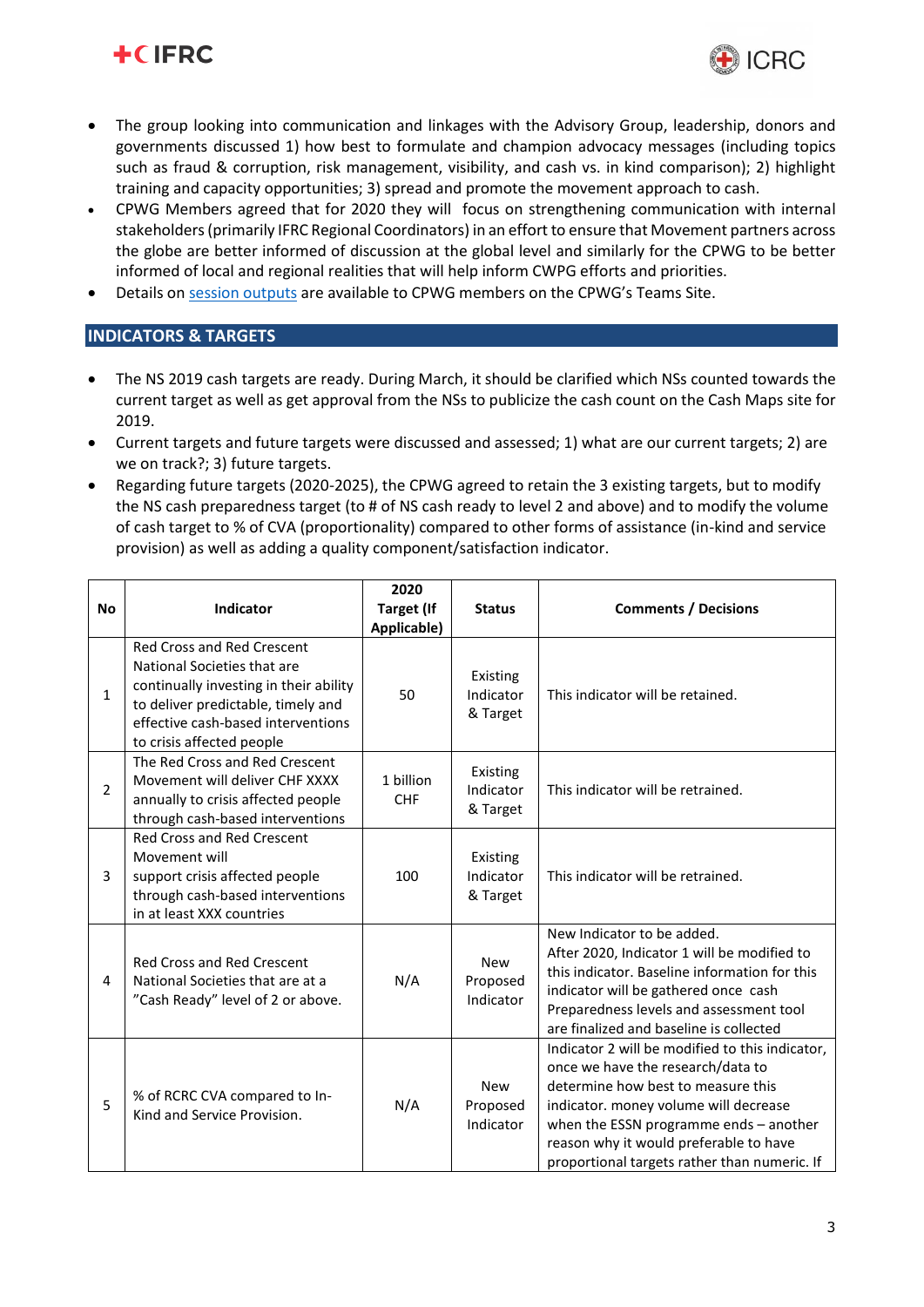



|   |                                                                                       |     |                                     | applying proportional targets, it is<br>important to be warry that a lot of<br>movement activity cannot be cash<br>interventions, e.g. PoW's, building of<br>hospitals, ambulances etc.<br>Ask the AG to support a study in 2020 to<br>define and explore how to gather data for<br>in-kind (and services) for this revised<br>target. |
|---|---------------------------------------------------------------------------------------|-----|-------------------------------------|----------------------------------------------------------------------------------------------------------------------------------------------------------------------------------------------------------------------------------------------------------------------------------------------------------------------------------------|
| 6 | % RCRC assisted people satisfied<br>with the CVA they received                        | N/A | <b>New</b><br>Proposed<br>Indicator | New indicator to highlight quality of RCRC<br>Movement CVA – ensuring people are at<br>the center.<br>Data for this indicator can be gathered from<br>Cash Preparedness outcome level indicators                                                                                                                                       |
| 7 | # of NS as CVA partners of choice<br>for other organisations and<br>Movement members. | N/A | <b>New</b><br>Proposed<br>Indicator | New indicator to highlight quality of RCRC<br>Movement CVA - ensuring NS are viewed as<br>the partners of choice for CVA.<br>Proxy indicator and data for this can be<br>gathered from NS Preparedness track<br>indicators.                                                                                                            |

## **Action Items:**

Mareike, Marga, AK & Emma (task group):

- As we would like to measure proportionality, initiative will to commission of a study on counting goods vs. cash.
	- o Draft a ToR to the CPWG of formulating the second indicator.
	- o Map existing practice. Cover a) what is needed to measure this indicator; b) the rationale behind measure proportionality; what kind of individuals who should be part of such study

## ICRC:

• ICRC will look into whether to / how to update the M&E section in preparedness including the satisfaction indicator.

## Preparedness TWG:

- Help us set and formulate target 1 incorporating preparedness targets (this will await further investigation through potential studies etc.)

## **IFRC UPDATES**

IFRC gave an update on their work on cash. This included an update on ongoing and upcoming training / workshops, e.g. the first PECT training in French conducted November 2019, Red Rose learning and scale up plan, the Cash IM workshop in Budapest, and the planned Social Protection workshop planned in May. The regional working groups are facing challenges due to funding gaps and difficulties in recruitment (especially in the Americas where it has been a challenge to find someone both a Spanish and English speaker).

In 2020, there will be a revision of the Global Cash Roadmap.

## **Action Item:**

- IFRC to share ToR on Global Cash Roadmap revision with the CPWG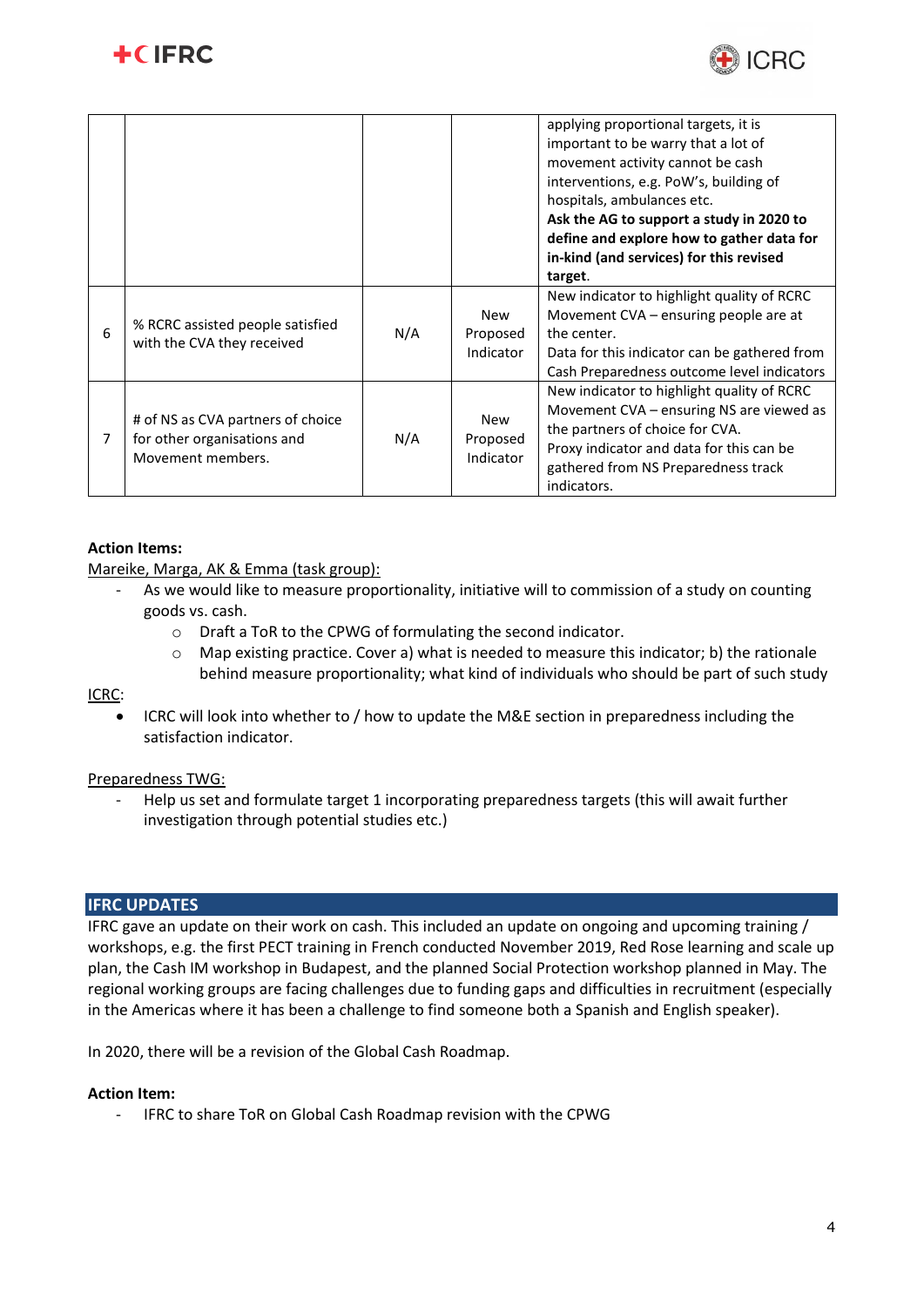



## **ICRC UPDATES**

ICRC gave an update on their work on cash. ICRC is still engaging with the Grand Bargain – the next meeting is planned this summer. In April 2019, there was a first meeting regarding Cash & Social Protection. There was great discussions and things are moving forward. Going forward, it could be beneficial with a more precise definition of the term Social Protection and there is – as of yet - not an activity in the workplan to clarify the vocabulary.

The UN common cash platform (comprised by the 4 biggest UN agencies) will be tested/rolled out in Bangladesh & Nigeria. The movement should try to engage the NS's in those countries in the work.

A new contract with the Red Rose has been concluded.

New sector collaboration is ongoing. Hopefully, this will provide sectoral learning that ICRC will / can share.

## **TWG UPDATES**

#### **Cash Preparedness TWG:**

The Cash Preparedness TWG gave an update. 2019 achievements included 1) cash ready and cash preparedness definitions; 2) a first draft of cash preparedness levels, outcomes, and level indicators; 3) mapping of NS engaged in cash preparedness; 4) a standardized use of the upgraded cash capacity assessment.

In 2020, th[e revised/simplified CVAP guidance](https://teams.microsoft.com/_#/files/Meetings%20and%20Calls?threadId=19%3A2665085320e84c8ca6f37162252d62f4%40thread.skype&ctx=channel&context=Cash%2520Preparedness%2520Session&rootfolder=%252Fsites%252FCashPeerWorkingGroup%252FDelte%2520dokumenter%252FMeeting%2520and%2520Calls%252F17.) will be finalised (March 2020). The main focus in 2020 will be support on the revision of current tools and development of new ones. Further, the Cash Preparedness TWG membership will be revised with the aim to incorporate staff from NS that are directly involved in cash preparedness to ensure: a) more technical expertise and b) more geographical diversity (e.g. the Philippines, Kenya, Honduras). Challenges identified going forward was the need for more technical expertise within the group.

## **IM TWG:**

The IM TWG gave an update. 2019 achievements included 1) a cash count; 2) strengthening of surge and surge tools; 3) several capacity building initiatives, e.g. IM workshops and Red Rose Data Management workshops.

In 2020, innovation workstream will be further explored, e.g. new/emerging tech innovation projects with cash components and opportunities to link with wider cash data, IM, digitalization, and consultation with cash practitioners. There will be developed tools to accompany the Cash Preparedness guidance to support the Cash Preparedness & IM mainstreaming. Further, there are planned IM workshops for the African and Americas regions, lessons learned webinars, a RC2Relief evaluation, and e-learning is to be developed.

There is a need for more technical support for translating data protection to practical guidance for cash. Also, the IM TWG expressed a wish for wider discussion on the impact of UN Common Cash System & guidance for NSs.

#### **Update on ESSN and TRC activities:**

WFP's implementation phase of ESSN reaches an end by the 31st of March 2020. IFRC takes over the ESSN implementation on 1st of April 2020. Until the IFRC takes over the implementation, Turkish RC continues its